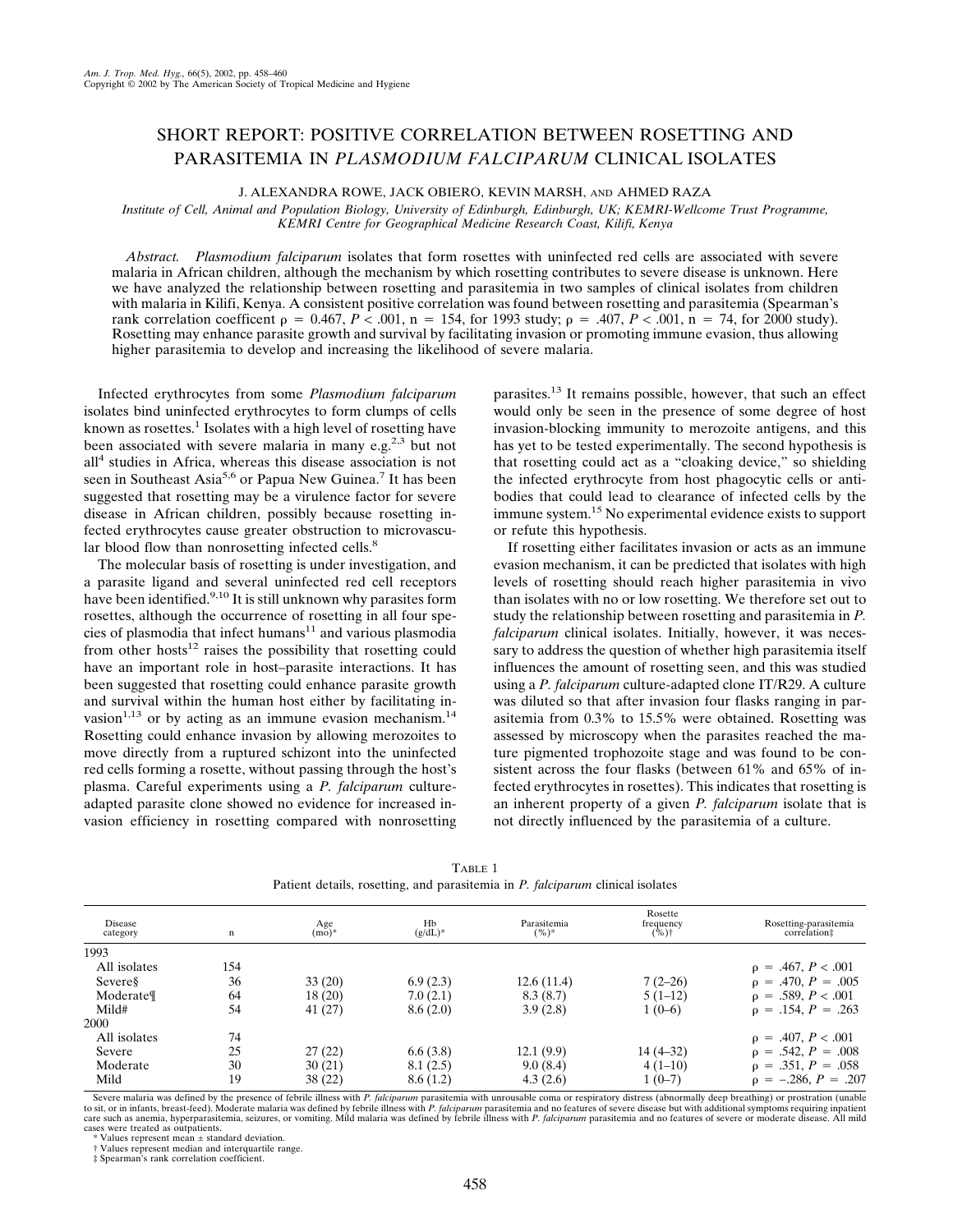

FIGURE 1. Scatter diagram of rosetting and parasitemia in *P. falciparum* clinical isolates from two studies in Kilifi, Kenya in **(A)** 1993 and **(B)** 2000. Isolates from severe cases are shown as white circles, moderate cases as white diamonds, and mild cases as black triangles.

The relationship between rosetting and parasitemia was then assessed in two separate studies in 1993 and 2000 using clinical isolates from children with severe, moderate, and mild malaria in Kilifi, Kenya. Blood samples were collected after informed consent from the children's parents or guardians, and ethical clearance was granted by the Kenya National Ethical Review Committee. Parasites were cultured using supplemented RPMI-1640 medium and 10% European AB serum, and rosetting was assessed by standard methods as described previously.3 Patient data are provided in Table 1. The association between rosetting and severe malaria in these samples has been published elswhere.<sup>3,16</sup> Analysis of parasitemia and rosetting shows a moderate positive correlation between the two factors that is consistent with the hypothesis that rosetting enhances parasite growth and survival (Figure 1 and Table 1). Similar positive correlations between rosetting and parasitemia have been reported in studies from Thailand<sup>6</sup> and Papua New Guinea,<sup>7</sup> but no significant correlation was seen in the Gambia.<sup>2</sup> Interestingly, when the data were analyzed by clinical disease category, it was found in both 1993 and 2000 that the correlation between rosetting and parasitemia was only seen in children who were relatively sick (severe malaria and inpatient moderate malaria) and not in those with mild, uncomplicated cases (outpatient malaria) (see Table 1). The reason for this is unknown, although one could hypothesize that the rosettes seen in the outpatient cases are perhaps not functional in vivo either because the patients have rosette-disrupting antibodies<sup>2</sup> or red cell polymorphisms that reduce the stability of rosettes.<sup>9,17</sup> The precise role of rosette-disrupting antibodies in natural infections remains to be clarified because, although they were clearly demonstrated in a study in the Gambia, $<sup>2</sup>$  we were unable to</sup> confirm the presence of such antibodies in Kenyan children.<sup>3</sup>

The correlation between rosetting and parasitemia shown in this study clearly does not prove a causal relationship between the two phenomena, because, for example, there could be a third, unidentified factor driving the relationship between these two variables. This work does, however, suggest that further investigations of the mechanisms by which rosetting may enhance parasite growth and survival are warranted. Parasite growth rates have been associated with malaria virulence in humans<sup>18</sup> and in animal models,<sup>19</sup> and it could be that rosetting is an important factor that influences the growth potential of different parasite isolates and in this way contributes to severe disease.

Acknowledgments: We are grateful to Mohammed Shafi, Oscar Kai, Moses Mosobo, Brett Lowe, and the physicians, nurses, and patients at Kilifi District Hospital for their help and cooperation in this study and to Margaret Mackinnon for comments on an earlier version of this article. This work is published with the permission of the Director of KEMRI.

Financial support: This work was funded by the Wellcome Trust.

Authors' addresses: J. Alexandra Rowe and Ahmed Raza, Institute of Cell, Animal and Population Biology, University of Edinburgh, West Mains Road, Edinburgh, EH9 3JT, UK, Telephone: 44-131-650- 5492, Fax: 44-131-650-6564, E-mail: Alex.Rowe@ed.ac.uk. Jack Obiero and Kevin Marsh, KEMRI-Wellcome Trust Programme, KEMRI Centre for Geographical Medicine Research Coast, P.O. Box 230, Kilifi, Kenya.

Reprint requests: J. Alexandra Rowe, Institute of Cell, Animal and Population Biology, University of Edinburgh, West Mains Road, Edinburgh, EH9 3JT, UK, Telephone: 44-131-650-5492, Fax: 44-131-650- 6564, E-mail: Alex.Rowe@ed.ac.uk.

## **REFERENCES**

1. Wahlgren M, Carlson J, Udomsangpetch R, Perlmann P, 1989. Why do *Plasmodium falciparum-*infected erythrocytes form spontaneous erythrocyte rosettes? *Parasitol Today 5:* 183–185.